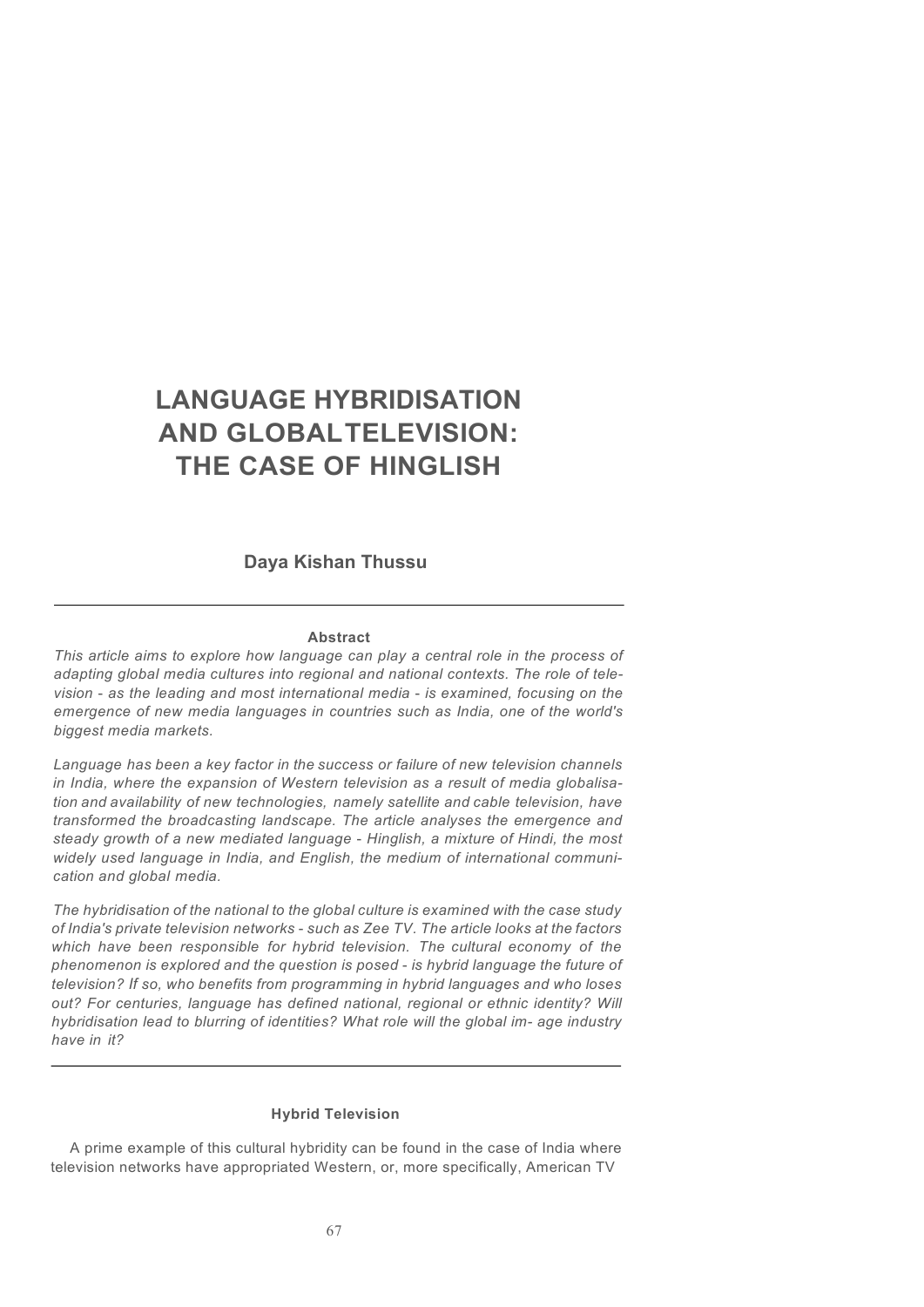programme formats and lndianised them to suit local tastes and languages, creating a new model of hybridisation. This global-local media interaction has contributed to the emergence of Hinglish, a mixture of English and Hindi. The growing popularity of this new media language has earned the disapproval of language purists, while critical analysts view it as yet another example of the media and cultural imperialism that the West, led by the United States, exercises over the developing world. Those subscribing to a post-modernist view of the world see this as a positive sign, arguing that Western television networks operating in India have had to adapt to Indian conditions, exemplified by the growth of Indian-made programmes in Indian languages, broadcast on foreign-owned satellite channels.

To contextualise this global-local interaction, it would be useful to examine the background of the profound changes that Indian television has undergone since the early 1990s, accelerated by the combined impact of new communication technologies and the opening up of global markets. Economic liberalisation, deregulation and privatisation have contributed to the expansion of Indian media corporations, facilitated by joint ventures with international media conglomerates.

Such developments have revolutionised broadcasting in what used to be a heavily protected media market, certainly the most regulated among the world's democracies. Gradual deregulation and privatisation of television has transformed the media landscape in the country. This is evident in the exponential growth in the number of television channels, in the post-Cold war era - from *Doordarshan* the sole statecontrolled and rather bland network whose programmes were seen to be 'in- sipid and uninspired,' (Gupta, 1998, p. 31) in 1991, to more than 70 in 2000. Out of these, 20 are in Hindi or English and therefore national in reach, while others cater to regional audiences in their own languages. Table One lists some of the main bilingual channels operational in early 2000.

| Table 1 The Main Bilingual Channels in India |               |                  |
|----------------------------------------------|---------------|------------------|
| <b>Channel</b>                               | <u>Tvpe</u>   | <u>Languages</u> |
| MTV India                                    | <b>Music</b>  | Hindi/English    |
| Music Asia                                   | Music         | Hindi/English    |
| Channel V                                    | Music         | Hindi/English    |
| Disney                                       | Animation     | Hindi/English    |
| <b>Star News</b>                             | <b>News</b>   | Hindi/English    |
| <b>Star Plus</b>                             | General       | Hindi/English    |
| <b>TVI</b>                                   | Entertainment | Hindi/English    |
| <b>Star Sports</b>                           | Sports        | Hindi/English    |
| <b>SET MAX</b>                               | Sports        | Hindi/English    |
| *Zee TV                                      | General       | Hindi/English    |
| *only a few programmes are in English        |               |                  |

Source: Adapted from *Satellite* & *Cable TV,* June 2000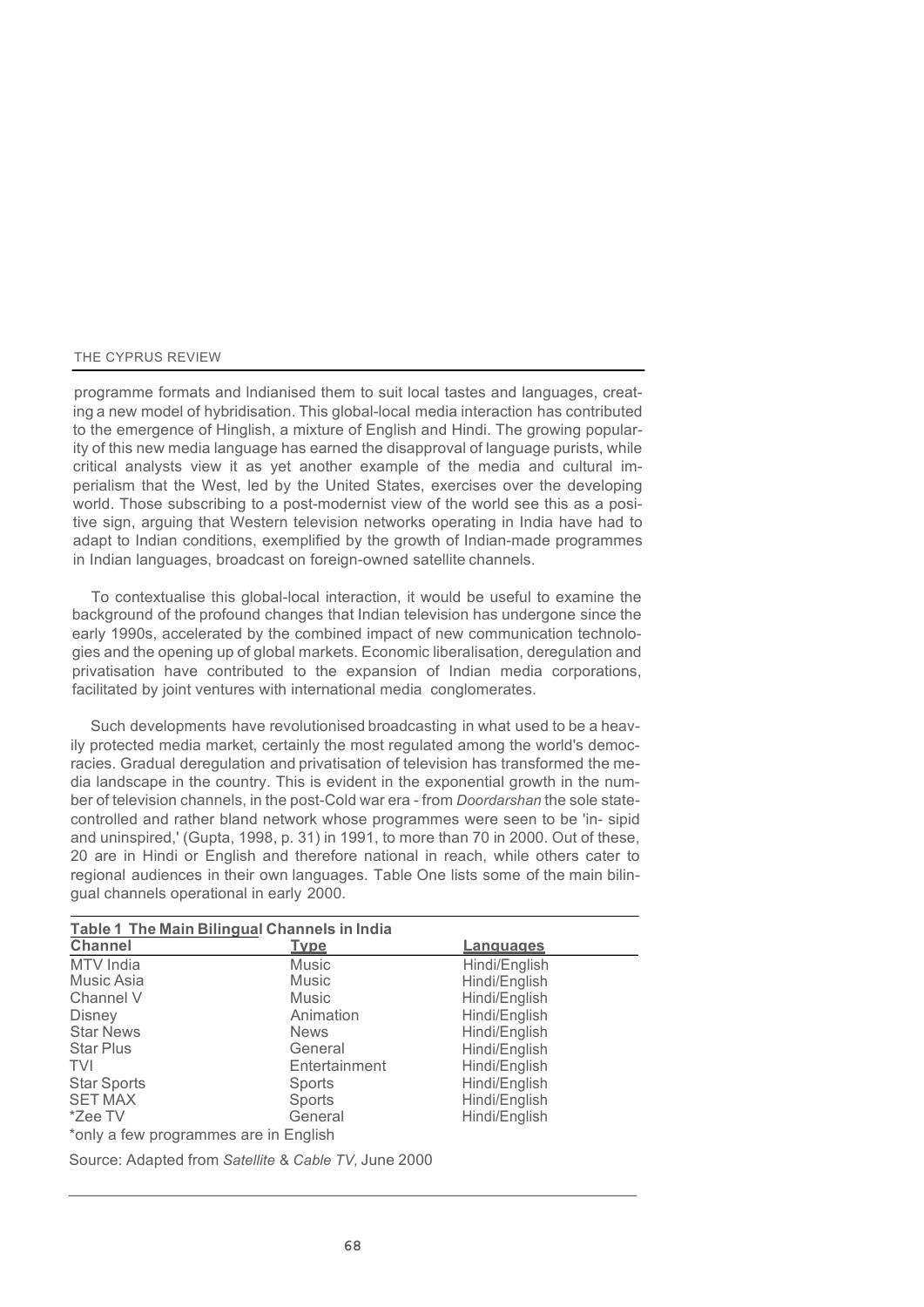The privatisation of broadcasting encouraged many Western transnational media players to enter the 'emerging market' of India - potentially one of the world's biggest English-language television markets. Not least of the attractions were the existence of a huge middle class - estimated between 200-300 million - with aspi- rations to a Western lifestyle; a well-developed national satellite network, linking the vast country, and a fast-growing advertising sector.

Since its inception in the 1950s as a government propaganda organisation, television was seen as a means of disseminating state policies, and its main aim was to foster a feeling of national identity. The ethos was based on the public-service model of broadcasting, with clear emphasis on education and information at the ex- pense of entertainment (Chatterjee, 1991). Borrowing the best traditions of the BBC, the broadcasting of high and 'authentic' Indian culture, in the form of classical dance and music, was encouraged, to raise the audiences' cultural tastes and val- ues in preference to popular or populist forms of television (Gupta, 1998).

The entry of global media conglomerates into India, first through the live coverage of the 1990-91 Gulf crisis by the Cable News Network (CNN) and later through Hong Kong based Star (Satellite Television Asian Region) TV, part of Rupert Murdoch's News Corporation, opened up a new window for transnational visual experience for Indian audiences. Star's five-channel satellite service in English (Plus, Prime Sports, Channel V, the BBC World and Movie) started in 1991, became a major hit with the English-fluent urban elite and the advertisers, who saw in these channels a way to reach India's affluent classes.

The rapid growth in advertising revenues ensured that cable and satellite television extended their penetration of Indian market substantially - from 1.2 million homes having cable and satellite television in 1992 to more than 25 million cable TV homes by 2000. Among the main channels were major transnational broadcast- ers -CNN, Disney, CNBC, MTV, Star, Sony Entertainment Television, BBC, and Discovery - and scores of Indian channels, operating both at regional and national levels.

After an initial infatuation with Western English-language programming, especially with its liberal attitudes to sexual subjects, hitherto a taboo on Indian airwaves, it became apparent that the Indian audience preferred television in their own languages, prompting global media companies to adapt their programming strategies to suit the local marketplace. Star started the process of hybridisation when it realised that its mainly US-originated programming was being viewed by only a very small urban elite. It therefore started adding Hindi sub-titles to Hollywood films, and dubbing popular US soaps into Hindi. In 1996, Star Plus began telecasting locally made programmes in English and Hindi, in addition to Western programmes.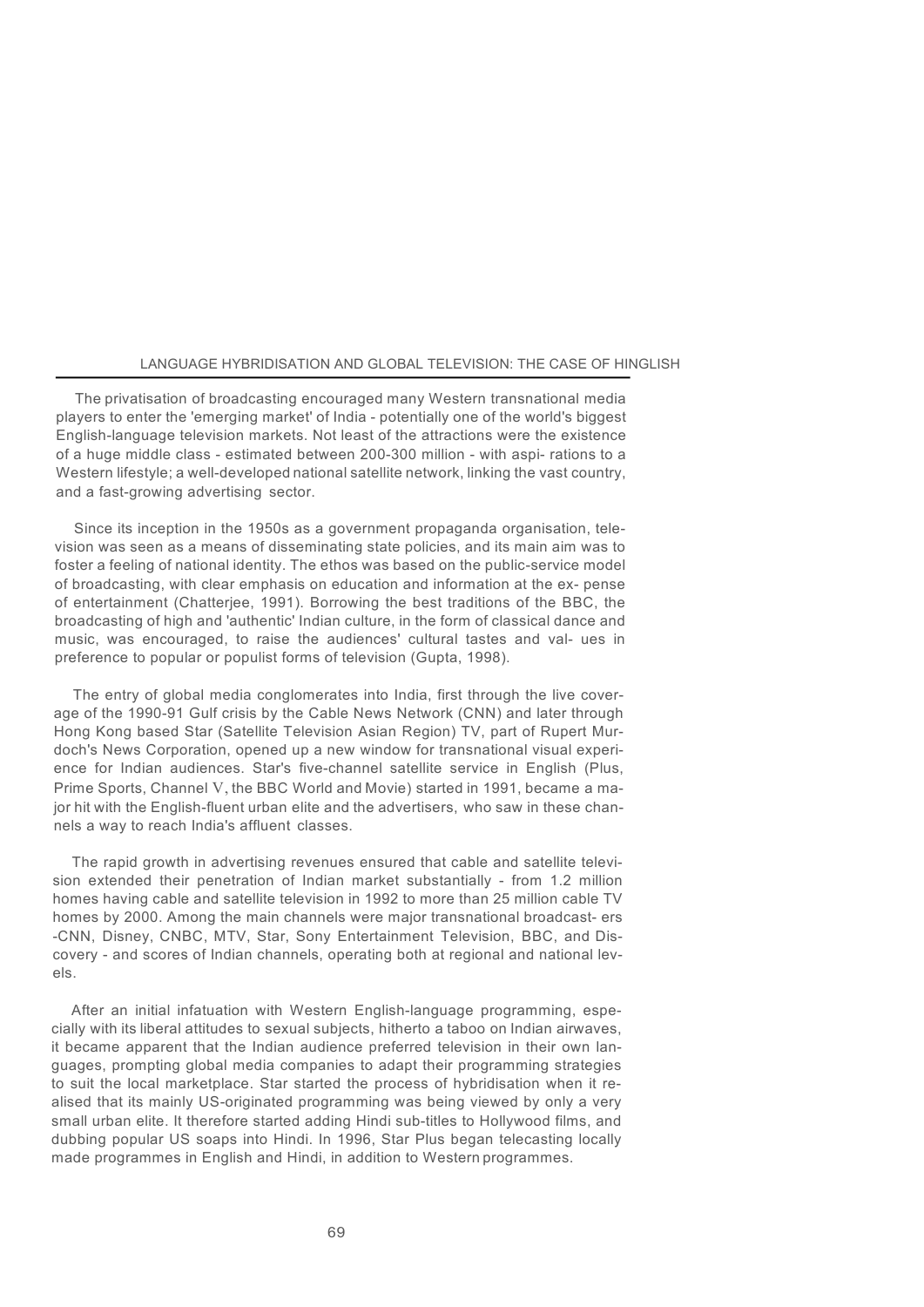The sheer logic of market pressure - localising the products to reach a wider consumer base and increase advertising revenues, was at the heart of this localisation strategy. 'Instead of positioning itself as covert imposition of Western culture, characteristic of the nineteenth and twentieth century imperialism, globalisation appears to undercut Western authority through the cosmopolitan culture it promises for the Indian upper middle class and a stress on the local' (Pendakur and Kapur, 1997, p. 201).

## **The Language of Television in India**

In studies exploring the impact of media globalisation in India (Pendakur and Kapur, 1997; Melkote, Shields and Agrawal (eds), 1998; Gupta, 1998), the issue of media language has largely been ignored. In a multi-ethnic, multi-religious and multi-lingual country like India, language is a crucial element of cultural self-expression. Reflecting its colonial history, English remains the link language in India - of national judiciary and bureaucracy, higher education and corporate sector - while Hindi, with its regional variations, is the most widely spoken language. It is also the language of India's film industry, which annually produces more films than Hollywood. However, the usage of English in India signifies a particular social class, with its attendant power and influence. Competence in the language privileges the user in the most important social areas - for example in acquiring top jobs in government and commerce, especially with transnational corporations.

With a well-established oral tradition of communication, 400 languages are spoken across the country, while the Indian Constitution recognises 18 languages. Based on the 1991 census figures, Hindi is spoken as a first language by nearly 40 per cent of India's population - more than 337 million (Government of India, 1999). India is a country where multilingualism is the norm. According to government figures, nearly 20 per cent of the population is bilingual, while just over 7 per cent is trilingual. For 90 million Indians, English is a second or third language; 8 per cent of the population use English as a second language and more than 3 per cent know it as a third language (Vijayanunni, 1999).

In a country with low literacy levels, a medium such as television acquires additional significance. In a diverse and multilingual country such as India, The role of state broadcaster has been to promote national integration and a unified language was seen as a crucial element of that strategy. Though *Doordarshan* tried to cater for regional feelings through its local centres which broadcast in India's various languages, its 'National Programme,' aimed at a pan-Indian viewership, launched in the mid-1980s, was only in Hindi and English. The Hindi and English telecast were not universally liked. They were seen as being Delhi-centric and privileging Hindi over the other languages just because of the sheer number of its speakers. Re-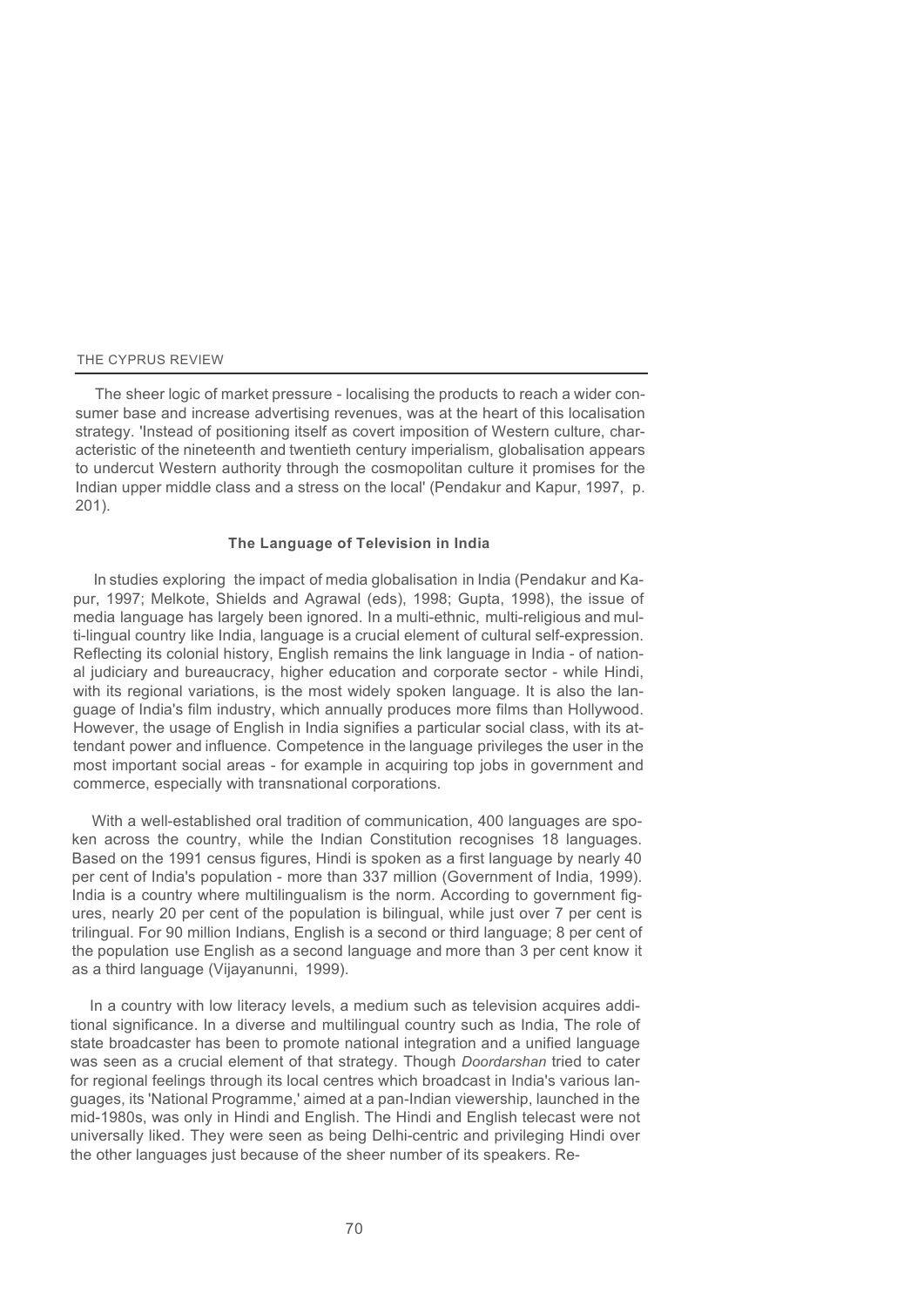sentment also arose even among the Hindi-speaking areas about the kind of Hindi being used on the national broadcaster - it was pure and literary, alienating the majority who spoke a version of 'bazaar' Hindi. Similarly, the English used on television was elitist, the so-called 'Queen's English'.

#### **The Coming of Hinglish**

Western-owned or inspired television recognised this language 'problem' and therefore encouraged mixing of English and Hindi and the evolution of a hybrid media language - Hinglish. The emergence of a mixed media idiom, characterised by the growth of Hinglish, has dominated cultural production in the India of 1990s. Hinglish has been identified by the burgeoning mass media as the language of the youth of a 'liberalised' and 'modern' India. The language of the mass media reflects prevailing cultural trends in a society and if Hinglish - both in its verbal and visual version - has become a key element of media language - it signifies the growing importance of English language in the media discourse. By regularly using it, televi- sion constantly gives the new language currency and ultimately legitimacy.

While a form of Hinglish had been in existence in urban north India for decades, it was popularised by Zee TV, India's first private Hindi-language and most successful satellite channel (Thomas, 1998). Launched in 1992 by the Essel Group of Indian entrepreneur Subhash Chandra and targeted at the mass market with its pioneering Hindi-films-based television entertainment, Zee TV broke new grounds in nationally produced entertainment - adapting derivatives of Western programme formats such as quiz contests, game-and-chat shows and its own version of MTV, *Music Asia.* This music-based channel has contributed immensely to the popularisation of Hinglish, particularly among youth. Music Asia used Indian languages with elements of popular Indian culture, regional and folk to rework them around the rhythm and beat of Western popular music with accompanying visuals located in India and Indian milieus. Having entered popular youth music, Hinglish has also become the language of music albums for children, for example, *Jantar Mantar,* a fusion of indipop, rap, reggae, samba and party songs, catchy rhymes and narrative stories.

Zee was following a trend which began in India's film industry, the so-called Bollywood, where use of Hinglish in dialogues and in songs has steadily increased in the 1990s. The advertising industry too contributed significantly in popularising the new hybridity, with such hugely successful commercials using Hinglish as *Yehi hai*  (only this is) *right choice, baby* for Pepsi.

Zee was the first network to elevate this new language by using it in a more serious genre such as news, which had always been in either pure Hindi or in 'BBC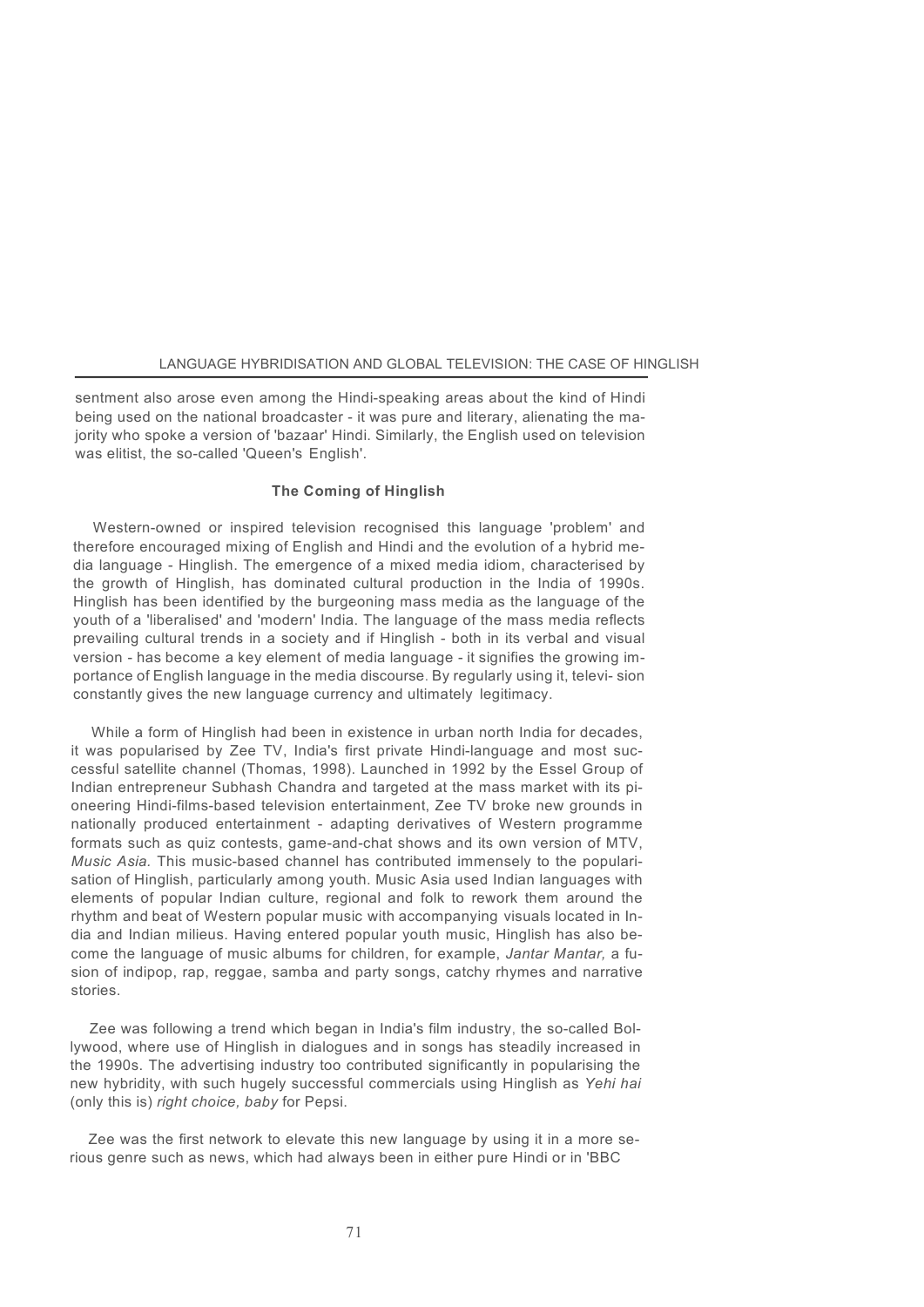English'. It received a boost when Zee News adopted the style of Hinglish. By using English words, Zee aimed to expand its reach beyond the Hindi-speaking regions of India to cater to regional audience, and the South Asian diaspora, who may be more amenable to a hybrid variety of television. Like other commercial channels, Zee is dependent on advertisers, and is therefore acutely aware that language can influence people in their buying choices, a contributing factor why it used Hinglish, the language of the urban middle class.

Other channels, even those originally targeted exclusively at the English-fluent Westernised Indians, followed on the footsteps of Zee, and were forced to use Hinglish to widen their reach. One example of this global-local hybridisation is to be seen in the way Star Plus, the main India-specific channel of the Star network, was marketed, with its motto - *'Aapki boli* - *aapka* Plus Point' (Your own language is your Plus point).

Indian television software companies such as *Television Eighteen,* which make English-language entertainment and informational programmes for transnational broadcasters such as the 'India Show' on Star Plus or the 'India Business Report' on BBC, increasingly use Hinglish (Datta, 1999). There have even been arguments put forward by advertising executives to sell Hinglish as 'a brand, an identity, an individuality'. According to one senior advertising executive: 'As English gets too boring a language to use in our colloquialisms, there is bound to be an urge to discover the truly regional and the truly 'desi'(native). As this urge translates itself into patterns that dictate choice and appeal, the truly Indian brand names will start happening' (Bijoor, 2000).

Another area where Hinglish has emerged as a major source of communications is on-line media. In chat-rooms and India-related Internet portals, the use of this hybrid language is increasingly visible. One of the most talked-about web-based magazines is *Tehelka.com* (sensation) which gained national and international attention when in the summer of 2000 it broke the story about alleged involvement of Indian cricketers in match fixing. There are also bilingual computer programmes such as *Sulipi,* in which each Hindi character is mapped onto a similar sounding English letter, to cater to the Hinglish savvy 'netizens' (Anand, 1999).

Although television schedules remain dominated by Hindi or Hinglish programmes largely based on Hindi films and film-based music, which have traditionally held a prominent place in India's popular culture, Western cultural influence is still subtly present, detectable in the types of programmes, the borrowing and mixing of genres, in the kind of cultural messages being broadcast in a language which promotes itself as liberating, 'modern' to be contrasted with traditionalism of a deeply conservative society. The 'loss of language' that seems to afflict popular mu-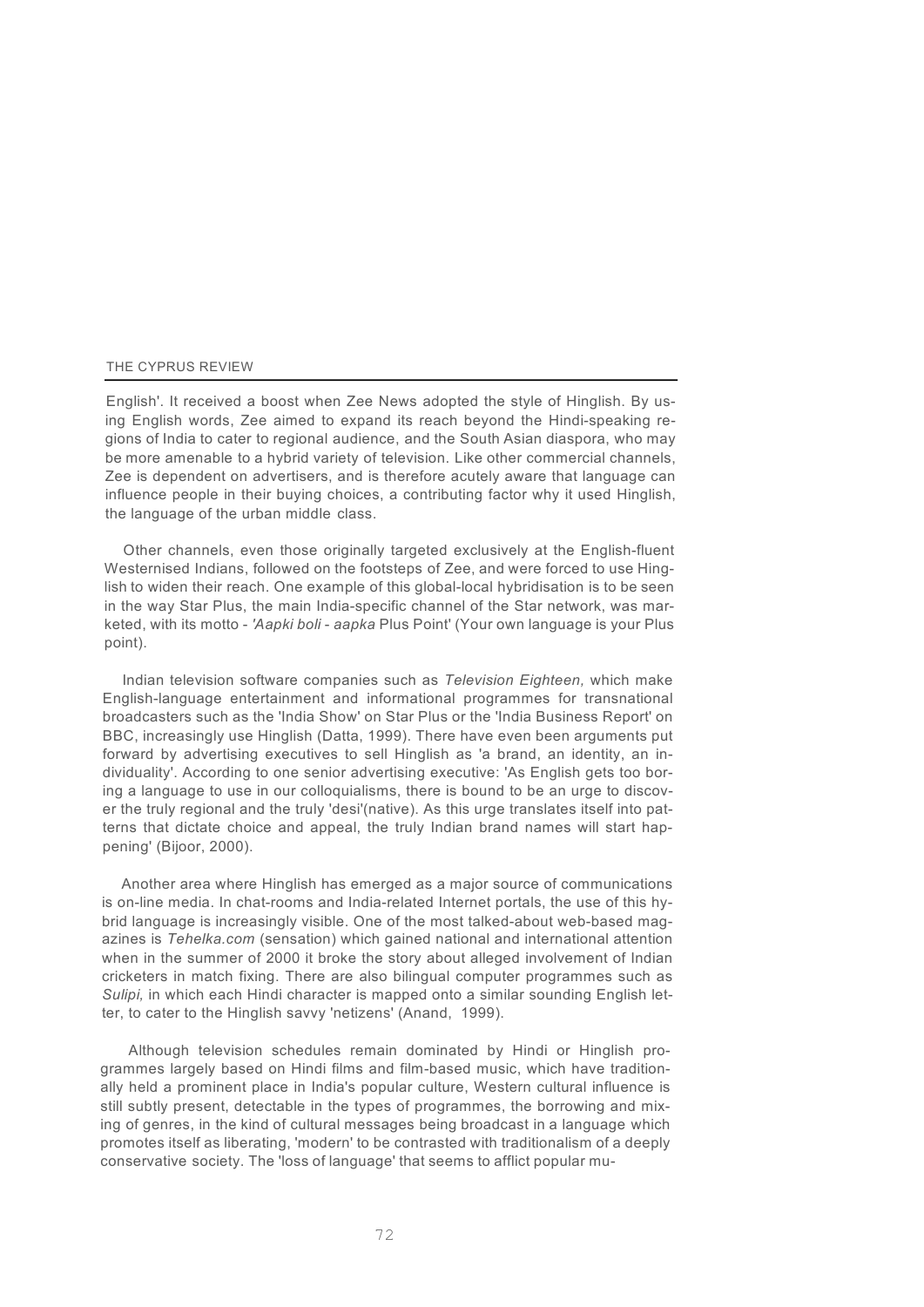sic is resented by many. Jagjit Singh, India's best known semi-classical singer, feels televisionchannels are primarily responsible forthe current impurity. 'Why are they tryingtopopularise Hinglish asthelanguage ofthe youth?'(quotedinKazmi,1999).

Like other hybridised forms of language, Hinglish does not have a clearly defined phonology, grammar and lexicon. The degree of language mixing is also varied, given the linguistic complexity of a country of continental character. Such a phenomenon is not typical to India. It can be seen as a part of the globalisation process for the homogenisation of language (Mohan, 1995). In other multilingual regions - for example in Hong Kong - a hybridised language, 'Chinglish' (a mixture of Chinese and English in Hong Kong) is in use, especially among the middle class. Mixing codes and conventions of other languages is a normal feature of bilingualism. In countries where English is used alongside other languages, some amount of codemixing inevitably takes place, more in spoken than in written varieties. The hybridised languages are given blended names to show their origins such as *Japlish, Anglikaans,* and*Angldeutsch.*

## **Hinglish - The Language of Postmodern Television**

Given its domination of global media, commerce and communication, English has emerged as an important vehicle for the globalisation of the Western version of capitalism. This unrivalled domination has an historical context, as a well-known scholar of English language notes: 'The present-day world status of English is primarily the result of two factors: the expansion of British colonial power, which peaked towards the end of the 19th century, and the emergence of the United States as the leading economic power of the 20th century. It is the latter factor which continues to explain the position of the English language today' (Crystal, 1995, p. **106).**

It is now fashionable to use the phrase 'Englishes' to describe the international varieties of English prevalent in the world. The 'messiness' characterising current international English has created 'many kinds of English and many other languages, producing clarity here, confusion there, and novelties and nonsense everywhere. The result can be - often is - chaotic, but despite the blurred edges, this latter-day Babel manages to work' (McArthur, 1998, p. 22).

This capacity of English to transcend differences of culture, geography, race and religion has ensured that many countries consider it to be their own language, as one Indian analyst noted: 'We must note that English does not necessarily mean British English or American English. There are a number of standard Englishes, for there are several English-speaking countries in each of which there is a standard English peculiar to that country' (Verma, 1982, p. 175).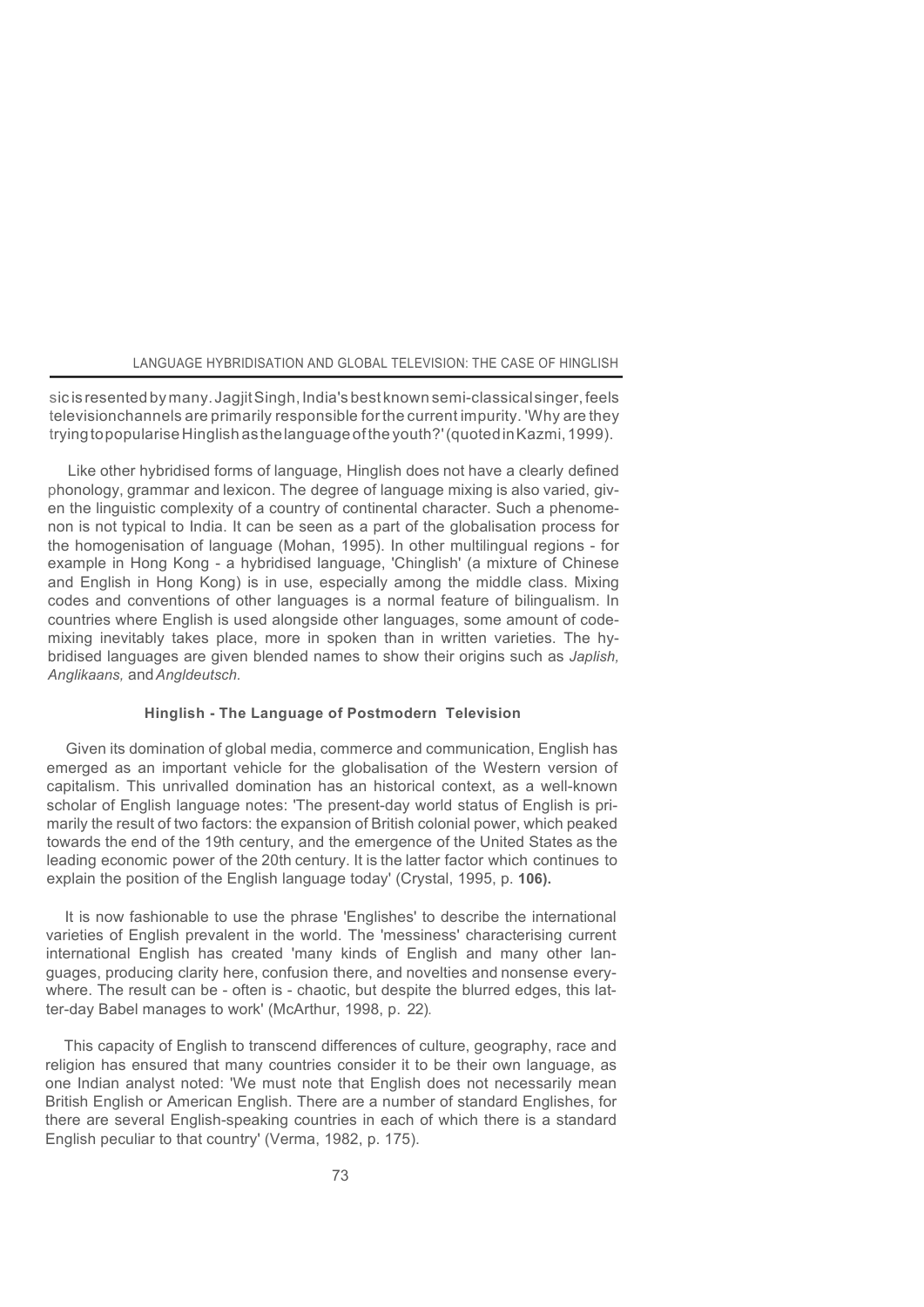Arguing for a *swadeshi* (native) variety of English, Verma, a senior academic based in India's Central Institute for English and Foreign Languages, insists that the lndianness of the English used in India 'lies in the fact that, within the overall general framework of the systems of English English, it displays certain distinguishing phonological, lexico-semantic, and also syntactic features. In terms of linguistic efficiency, these patterns are as good as any other. They are not corrupt, but rather different forms of the same language' (Verma, 1982, p. 180).

Although only three per cent of Indians use English as a first language, it carries a disproportionate degree of social and intellectual prestige, perhaps a reflection of the colonial hangover, prompting some to view English as hegemonic (Kachru, 1996). It has also been argued that given the long history of contacts of English language with India - the first interactions took place during Elizabethan time - the language has been lndianised to the extent that it has become an 'indigenous language and therefore available to all Indians' (D'Souza, 1999, p. 103). A hybridised variety of English language, it is now being argued, is breaking down linguistic, caste and class barriers. In the past two decades, a new confidence and aggres- sion in the use of the English language can be detected, notably in the birth of post- colonial idioms in Indian writing by highly commercially successful and critically ac- claimed authors of Indian origin writing in English.

## **The Expansion of Hinglish**

Globalisation and the advent of satellite television has ensured that the migrant communities of South Asians in the Middle East, Europe and North America have become a new target as consumers or audiences. The language that seems to address this hitherto unexplored market is Hinglish, a language with which the migrants feel more at ease. By using English words, networks such as Zee aims to expand its reach beyond the Hindi-speaking regions of India to cater to regional audiences, and the South Asian diaspora, who may be more amenable to a hybrid variety of television.

There is a certain amount of empathy with hybridised languages and culture among the South Asian diaspora. The members of this ethnically, linguistically and religiously diverse group want to keep their links with their countries of origin. Though these groups speak a myriad of languages, most of them at least under- stand some Hindi, due largely to the popularity of Hindi films. Among the second and third generation Asians who have grown up within other cultures, Hinglish is the language they can relate to relatively easily. The use of Hinglish has been a con- tributing factor in the expansion of Indian television outside the borders of the coun- try.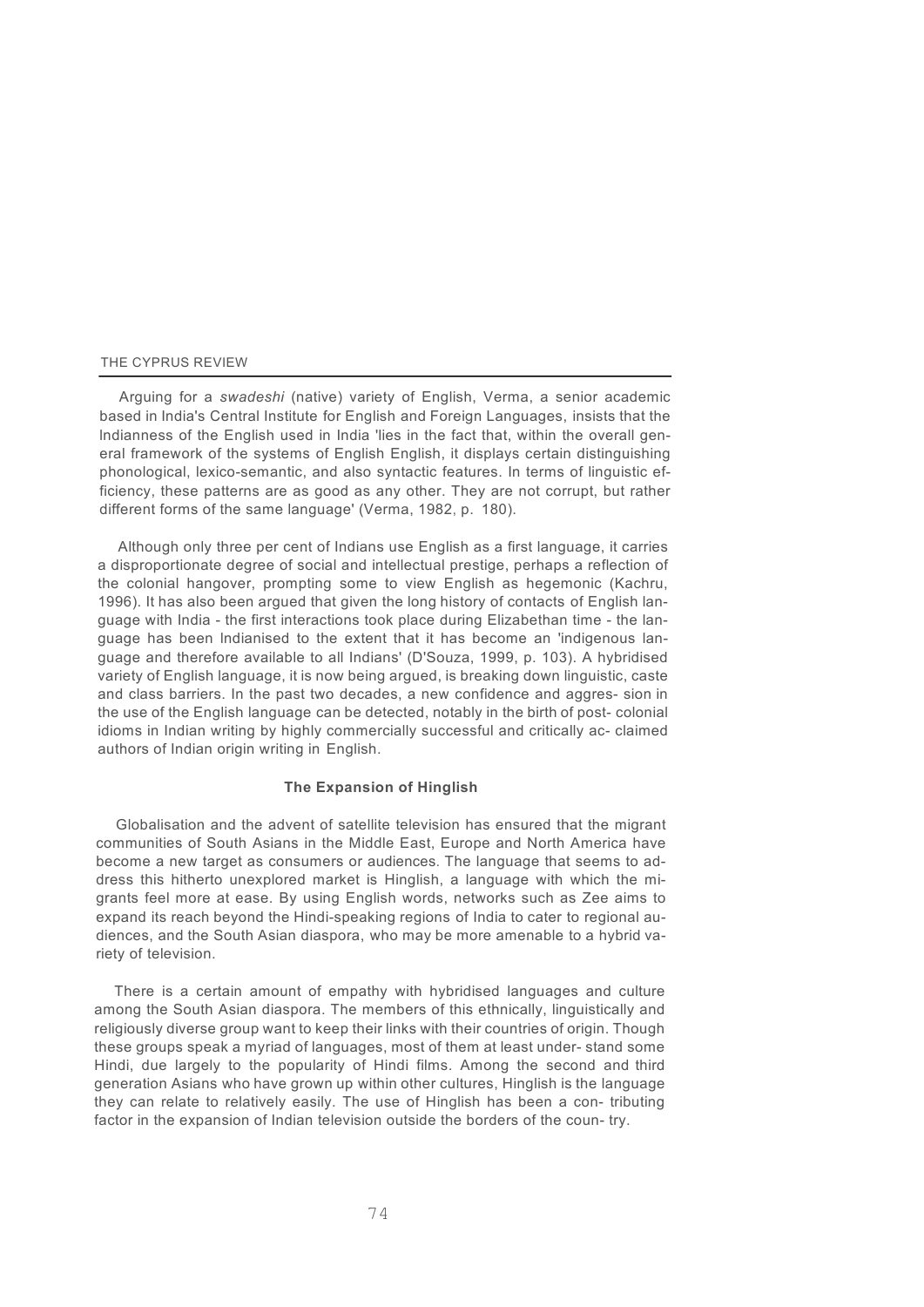Zee was among the first to recognise the potential of overseas markets for its programming.In its zeal to rope in pan-Indian audiences scattered throughout the world, Zee developed a new idiom which by virtue of sheer reach of the medium contributed to democratising Hinglish. After Star TV purchased 50 per cent of *Asia Today* (the Hong Kong-based broadcaster of Zee *TV)* in 1993, it became Zee's partner in India, facilitating the Zee network's expansion within India and outside (Tobin, i 999).Following their 1992 launch in the Middle East, Zee TV entered the lucrative British market in 1995, when it bought *TV Asia,* which was already established in the UK. In 1999, Zee was available on the Sky network and claimed to have one million subscribers in UK and continental Europe. It was one of the first channels to go digital in the UK, offering programming in Hindi and other South Asian lan- guages, namely Bengali, Urdu, Gujarati and Punjabi (Balakrishnan, 2000). Having acquired a base in the UK, Zee is expanding into mainland Europe - already its UK- based feed is available on Portuguese cable platform TV Cabo, Norwegian cable operator Telenor, TeleDenmark in Denmark and on the Casema cable system in the Netherlands. In 1997, Zee entered into a joint venture with a South Africa-based platform operator, MultiChoice, and within two years, it had 50,000 subscribers, mostly in South Africa.

By 2000, Zee claimed to be 'the world's largest Asian television network,' covering Asia, Europe, US and Africa, catering to the 24 million strong Indian diaspora. In Asia, where it says it has a total viewership of 180 million, the network spans more than 43 countries and offers round the clock programming. Having reached more than 23 million homes in the Indian sub-continent and United Arab Emirates, Zee's strategy now is to expand its operations in the lucrative North American mar- ket.

Zee considered its strength to be its indigenous programming in Indian languages. After Star started making programmes in Hindi, it became a direct competitor for Zee, creating business rivalry between the two operations of News Corporation in India. In September 1999, in an unprecedented action, Zee bought back Star's 50 per cent share in the company, establishing Zee has a major media player in its own right. By 2000, Zee's media and communication empire included cable and satellite channels in three continents, along with interests in film-production, publishing, cable distribution and satellite telephones. In mid-2000, Zee had three subscription channels - *Zee Cinema, Zee Movies* and *Zee English* as well as four regional channels under its Alpha bouquet - Alpha Marathi, Alpha Gujarati, Alpha Punjabi and Alpha Bengali. In addition, the network also had three free-to-air channels - *Zee TV, Zee News* and *Music Asia (Satellite* & *Cable TV,* 2000).

Other channels are also increasingly going global. Already, Star *TV* supplies daily programming to an ethnic American pay channel, EABC, and to Channel East in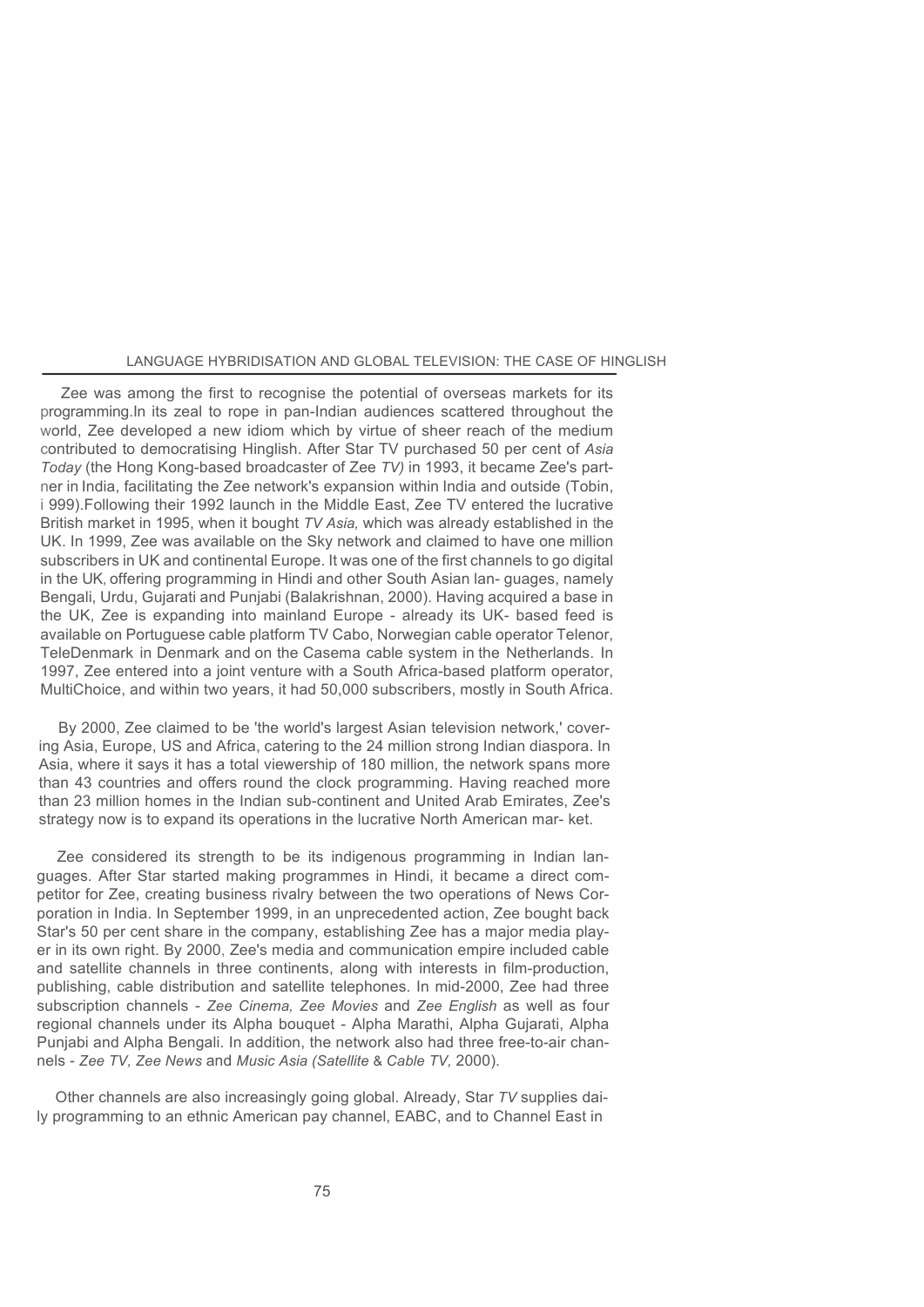Britain. Following their parting of ways with the Zee network, in January 2000, Star Plus, the flagship channel from the Star TV network in India, announced that it was repositioning with Hindi and 'Hinglish' as its medium. As Indian media businesses begin to integrate with global economy, Indian television could become an international player, though the question must be raised whether global status would be acquired at the expense of a hybridised language.

#### **Towards a Political Economy of Hinglish Television**

Media transnationals operating in India have recognised that to communicate effectively with the majority of Indians, a mixture of Hindi and English will do as a first step towards overcoming the complicated linguistic reality of India. Advertisements too have used this idiom to target a bigger market. The anchoring of popular programmes on TV in Hinglish is with an eye on widening the base of the target audience - a youthful, confident and modern Indian. It has been said that English is 'no more the language of the imperialist, a tongue better spoken by Indians than many Britons themselves today. It could hasten our progress, making us the envy of the world' (Joseph, 1997).

By merging the two languages, the transnational media corporations and the advertisers aim to widen the base of participants in televised consumerism. In a ratings-driven media environment, television channels are seeking to create a global community of consumers who are basically unequal and without genuine empowerment. The emergence of new languages on television is generated by the globalising media market, made possible by rapid changes in communication technologies.

Hinglish television is also helping to create new common markets among those who aspire to Western lifestyle and its culture of consumption. As a recent study argues: 'the US media in general and Hollywood in particular have provided, and still provide huge support in other areas of American international leadership. One is the general field of fast-moving consumer goods; America's fast-moving consumer media have promoted and exported the popular culture of which these consumer goods are a central part' (Tunstall and Machin, 1999, p. 5).

There is a tendency to view the growth of Hinglish as a sign of the coming of age of India, a traditionally backward country finally joining the West, singing its songs, wearing its clothes and thinking its thoughts. The acceptance and the legitimization by Westernised or Western-owned television of what may be called 'mediated modernity' excludes a large proportion of India's population. Though Hinglish can be seen to be more inclusive as a communication vehicle than traditional English, its mixed idiom has not done much to effect a restructuring of power relations that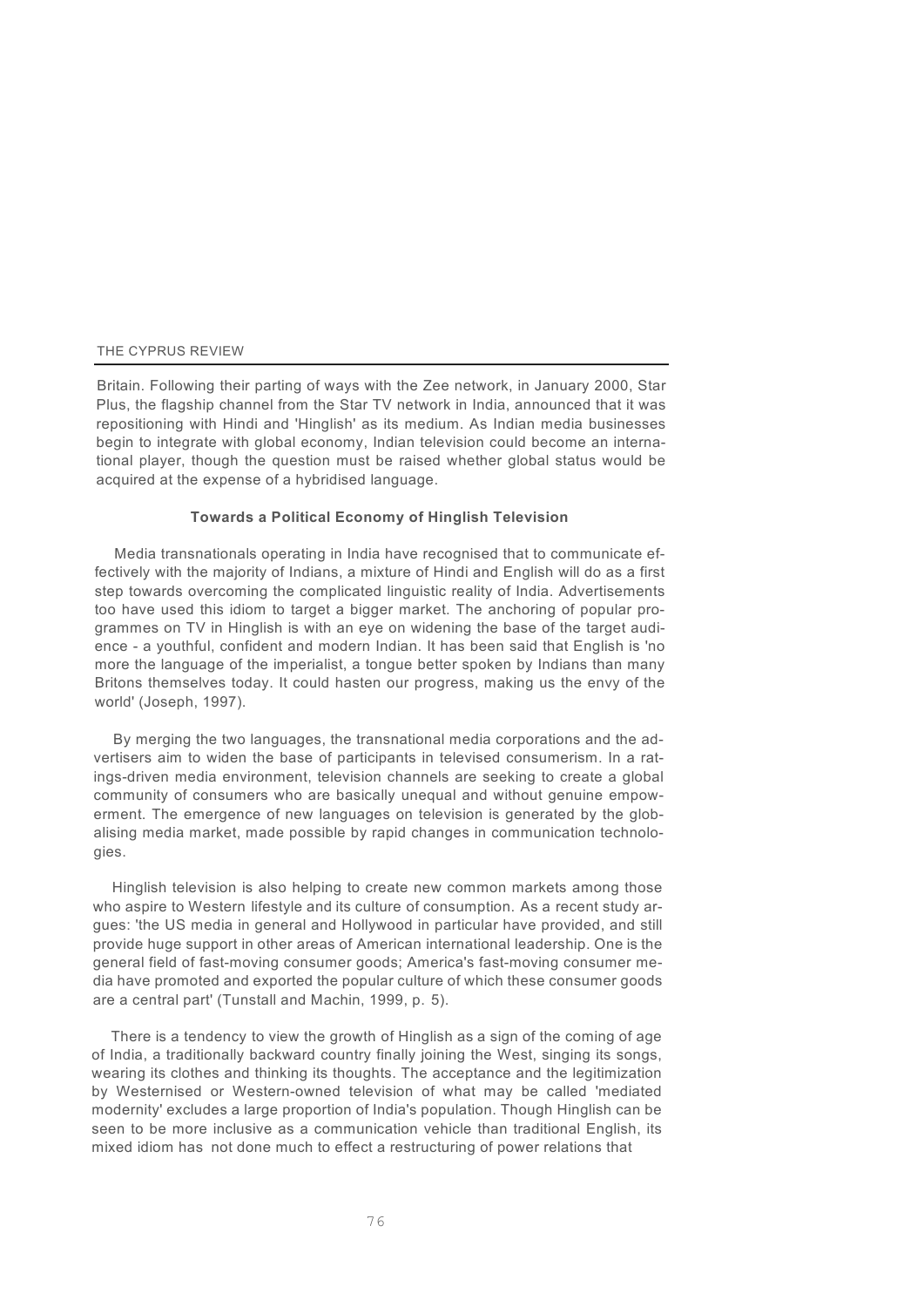the command over the English language has created in countries once colonised by Britain or the United States, in its formal or informal empires.

Not surprising, therefore that the Hinglish-oriented television networks have for- gotten the rural poor (Thussu, 1998). Those who do not communicate in Hinglish are remarkably absent from dramas and serials on channels such as Zee – according to a 1998 survey, less than two per cent of Zee viewers live in rural areas *( Sate llite* & *Cable*  TV, 1999).

It is important to remind ourselves that domination through language is one of the ways in which hegemonies can be perpetuated. Despite its populism, Hinglish remains an elite idiom and excludes the vast majority of television viewers. A socially relevant television agenda, therefore, does not fit well with the private television networks, who are interested in the demographically desirable, Hinglish-speaking urban middle class, with the disposable income to purchase the goods advertised on the commercial channels.

Those without such sums can be conveniently forgotten, even by the state broadcaster, which increasingly has to compete with commercial television networks. Development-oriented television remains largely marginalised, primarily because it does not interest advertisers. It is ironic that the country where 40 per cent of the population is still illiterate, has ignored the educational potential of television. Widespread poverty and equality still exist in India, where primary education has fared particularly badly. According to the United Nations, 30 per cent of all Indian children aged six to 14 years - about 59 million children - are not in school (UNDP, 2000).

Though by 2000, *Doordarshan* was operating 20 channels, and claiming that total number of viewers who watch its programmes at least once a week to be around 500 million, it is under constant commercial pressure to provide entertainment of a hybrid variety at the expense of educational programmes. Crucially, Hinglish-led television could adversely affect the public-ser.vice role of television, whose egalitarian potential remains hugely underexplored in India. More importantly, it can help legitimise a corporatised worldview, which champions neoliberal capitalism.

'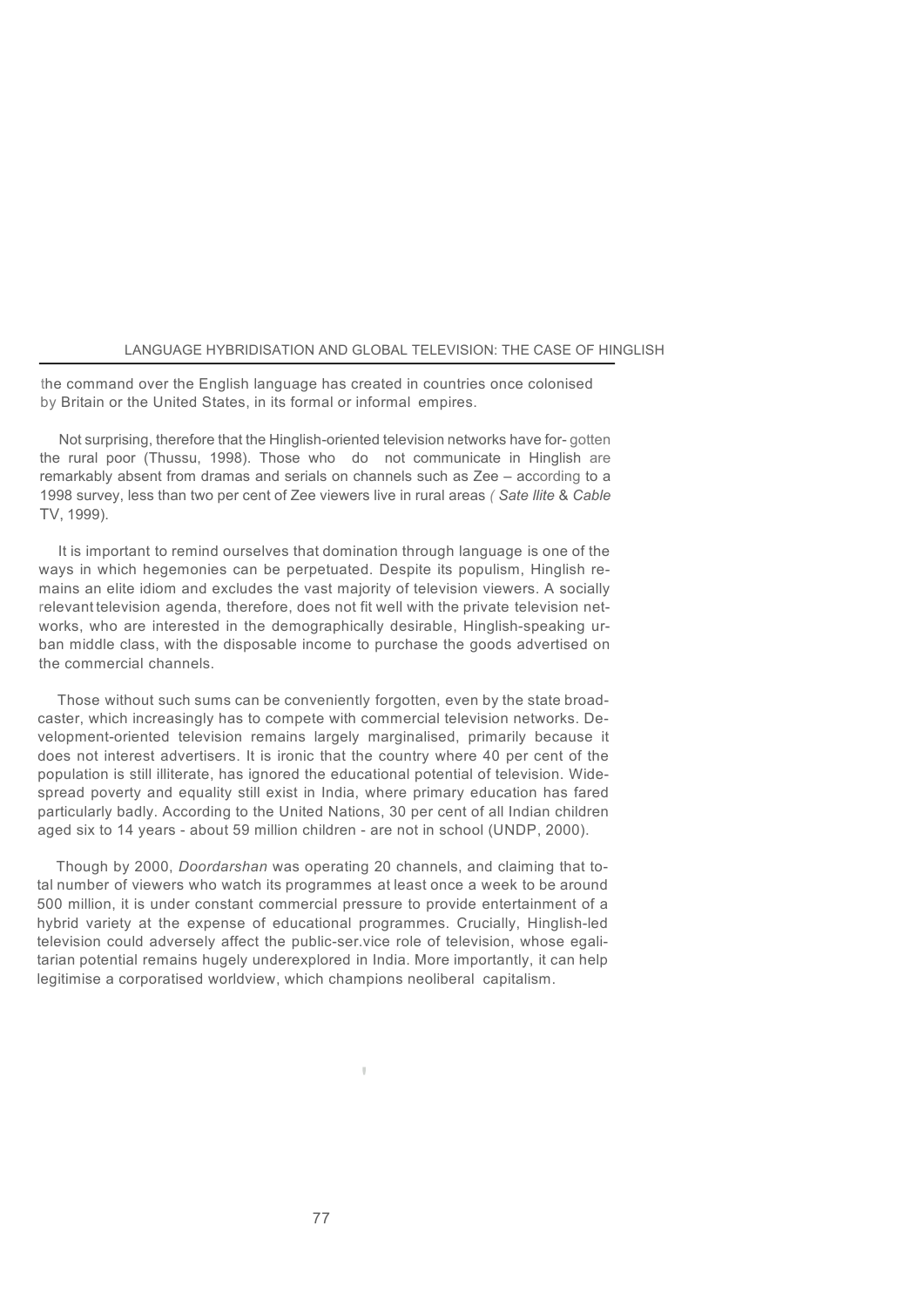#### **Bibliography**

Anand, M. {1999) Sulipi-1: Twin Flavors, *PC World,* February.

Appadurai, A. (1996) *Modernity at Large: Cultural Dimensions of Globalization.* Minneapolis, University of Minnesota Press.

Balakrishnan, P. (2000) 'Tigers in a prize fight'. *The Guardian* (Media), *22* May, p. 8.

Bijoor, H. (2000) 'Mamaji-da-wafer! Hardsell/ Inside Indian Marketing'. *The Economic Times,* 8 May.

Chatterjee, P. C. (1991) *Broadcasting in India.* New Delhi, Sage.

Crystal, D. (1995) *The Cambridge Encyclopaedia of the English Language.* Cambridge, Cambridge University Press.

Datta, **N.** (1999) 'Switch on TV-18 for handsome returns', *The Financial Express,* 18 December.

D'Souza, J. (1997) 'Indian English: Some Myths, Some Realities', *English World-Wide,* Vol. 18, No. 1, pp. 91-105.

Government of India (1999) *Bilingualism and Trilingualism, Census of India 1991,* New Delhi, Publication Division.

Gupta, N. (1998) *Switching Channels* - *Ideologies of Television in India.* New Delhi, Oxford University Press.

Joseph, J. (1997) 'Nothing Official About It'. *Business Line,* 16 January.

Kachru, B. B. (ed.) (1996) *The Other Tongue: English Across Cultures.* New Delhi, Oxford University Press, second edition.

Kazmi, N.(1999) 'Kai ki poetry purani, hum Hinglishtani', *The Times of India,* 30 June.

McArthur, T. (1998) *The English Languages.* Cambridge, Cambridge University Press.

Melkote, S; Shields, P. and Agrawal, B. C. (eds), (1998) *International Satellite Broadcasting in South Asia* - *Political, Economic and Cultural Implications,* Maryland, University Press of America, Lanham.

Mohan, P. (1995) 'Market Forces and Language in Global India', *Economic and Political Weekly.* 22 April, pp. 887-890.

Pendakur, M. and Kapur, J. (1997) 'Think Globally, Program Locally: Privatisation of lndi-